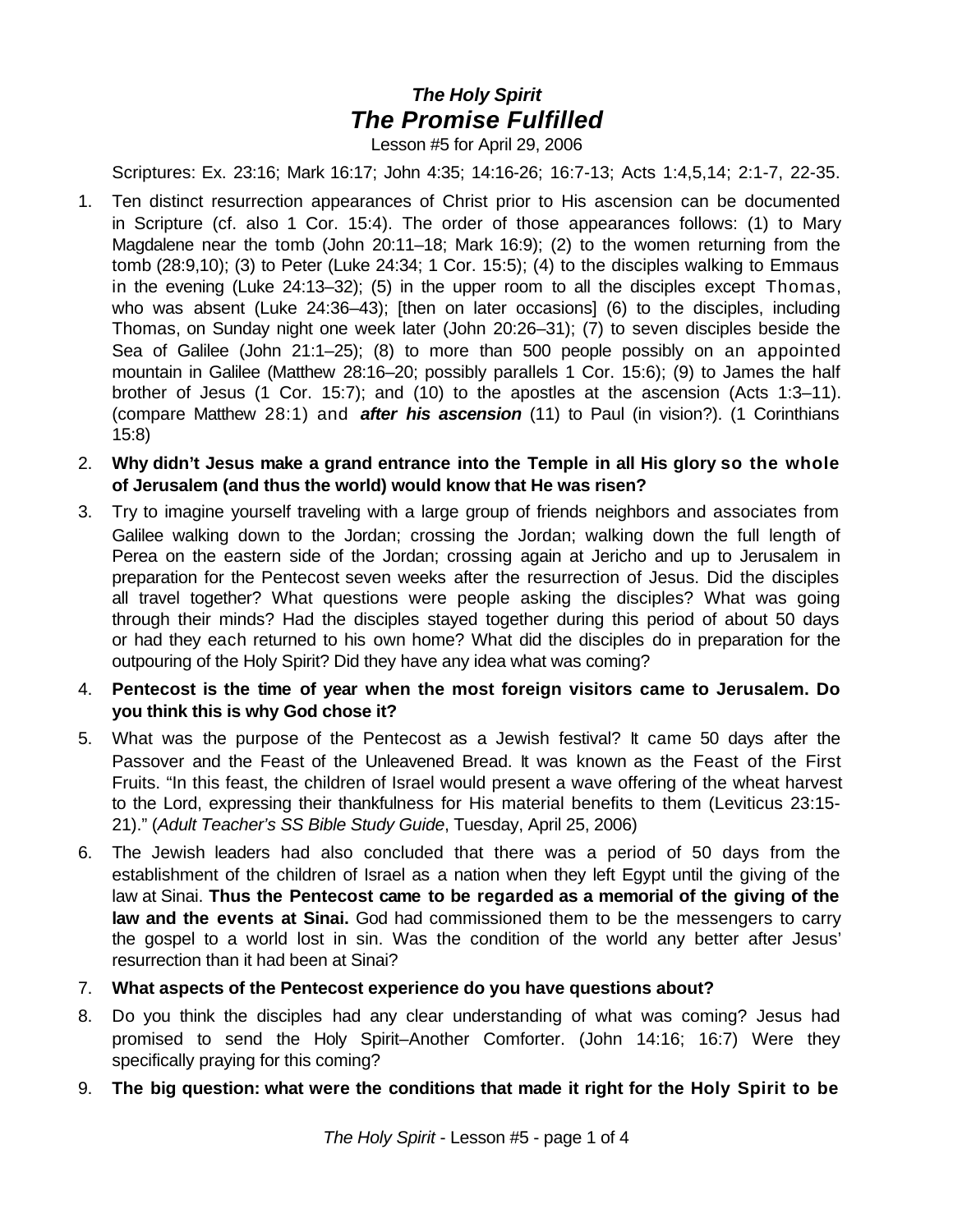sent? Jesus had said <sup>4</sup> "Do not leave Jerusalem, but wait for the gift I told you about, the gift my Father promised. <sup>5</sup> John baptized with water, but in a few days you will be baptized with the Holy Spirit." (Acts 1:4,5).

- 10. Acts 1:3 says: **"For 40 days after his death he appeared to them many times in ways that proved beyond doubt that he was alive." How many specific incidents do we have recorded in Scripture? How many other appearances do you think occurred? What do you think Jesus said to them during these visits?**
- 11. **Our lesson study guide suggests that the disciples were ready to receive the Holy Spirit because of their faith. What do you think this implies? Did they trust Jesus more now than before? Did they receive a special gift of faith?** (Ephesians 2:8). Do we lack faith today? Is there anything we can do to help our faith grow? Where does faith come from? How do you fit together Ephesians 2:8 and Romans 10:17? **If God gives us the faith, does He give everybody an equal amount? If not, why not?**
- 12. How does God give faith? What happened to the faith of the disciples during those 40 days?
- 13. Is it possible that we do not see clearly because we have a veil over our faces? Read 2 Corinthians 3:15-18. How is the Spirit operating in this passage? This is the key passage referred to by Ellen White when she says that "by beholding we are to become changed into God's image". How do you think this happens? Colossians 3:1,2 suggests that if we fix our minds on the things of God and focus on our relationship to Him we will be changed. Is this the right way to grow faith?
- 14. **Our lesson suggests that if we have enough of the right kind of faith it will lead to strict obedience to God's law. This in turn will lead to unity in the Church. What is the relationship between faith and obedience?** We have songs that say "trust and obey"? Would it be correct also to say "have faith and obey"? What is implied by these words?
- 15. It seems clear that God had in mind a whole new level of involvement in ministry beginning at Pentecost. Clearly there were many people in Jerusalem still seriously thinking about what had happened at Passover. **The manifestation of the Holy Spirit at Pentecost seemed to convince thousands that they should become followers of Jesus. Were they convinced because of the miracle or because of the evidence preached by Peter and the others? Or were they already pretty much convinced by previous evidence?**
- 16. What do you think happened to the disciples in those 10 days they waited from the ascension until the Pentecost? We have two passages in Scripture which say they spent time together and they eliminated all their differences. They even shared meals together. Did they stay together in the Upper Room? Could we do something like this today? What form would it take? "they were 'continually in the temple, praising and blessing God.' Luke 24:53." What did the people think when they saw and heard the disciples in the Temple?
- 17. What are the major differences or dissensions among Seventh-day Adventists today? Are there differences even within your church? Within your Sabbath school?
- 18. We know that the disciples, right up until the Last Supper, were arguing about who among them should be greatest! (Mark 9:33,34; Luke 22:24) Do we had any discussions of this sort going on in our church today?
- 19. What does it mean to say "the multitude of them that believed were of one heart and of one soul"? (Acts 4:32)

"The disciples began to realize the nature and extent of their work. They were to proclaim to the world the wonderful truths which Christ had entrusted to them. The events of His life,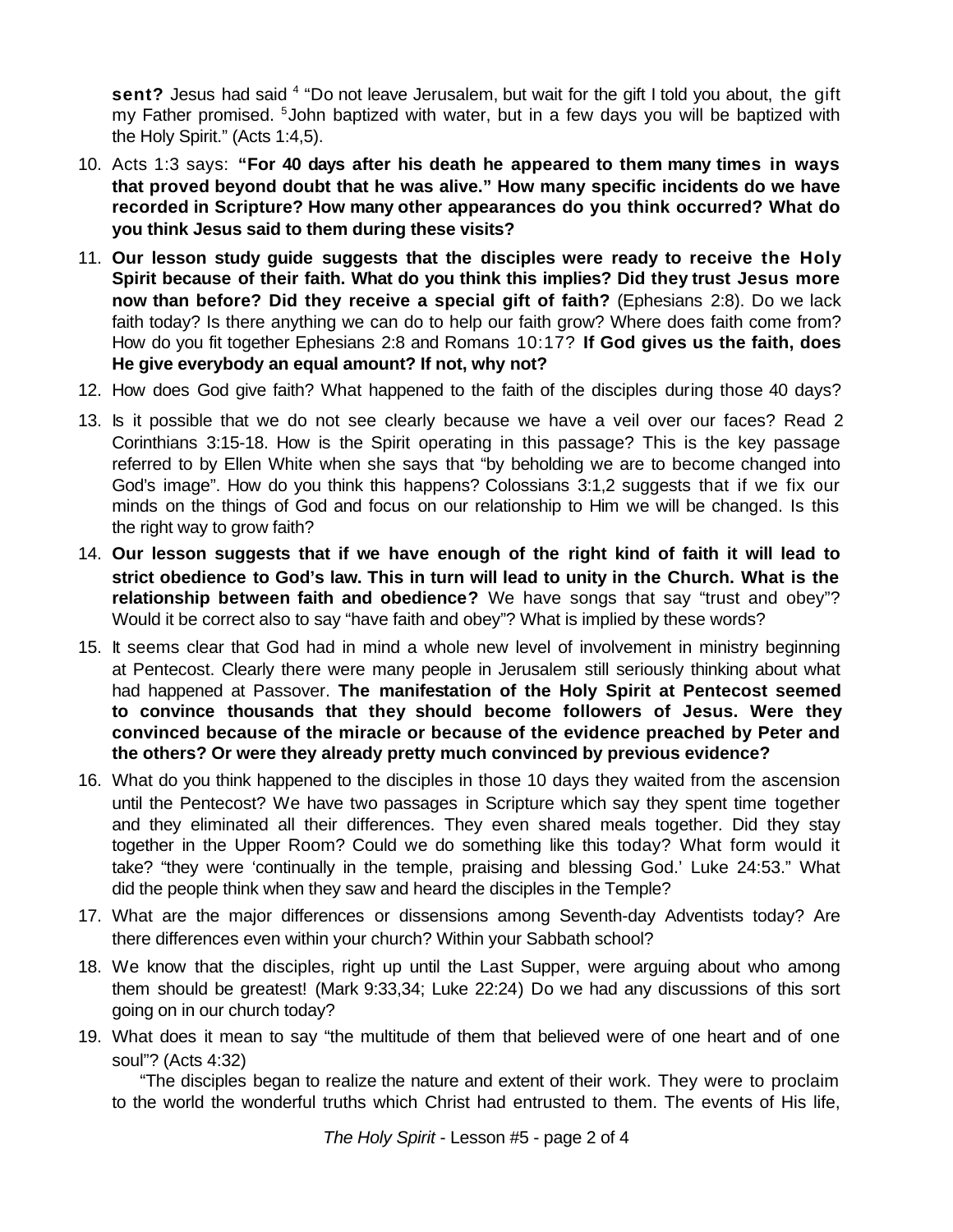His death and resurrection, the prophecies that pointed to these events, the sacredness of the law of God, the mysteries of the plan of salvation, the power of Jesus for the remission of sins,–to all these things they were witnesses, and they were to make them known to the world. They were to proclaim the gospel of peace and salvation through repentance and the power of the Saviour... {DA 805.1}

"The Holy Spirit was not yet fully manifested; for Christ had not yet been glorified. The more abundant impartation of the Spirit did not take place till after Christ's ascension. Not until this was received could the disciples fulfill the commission to preach the gospel to the world. But the Spirit was now given for a special purpose. Before the disciples could fulfill their official duties in connection with the church, Christ breathed His Spirit upon them. He was committing to them a most sacred trust, and He desired to impress them with the fact that without the Holy Spirit this work could not be accomplished." {DA 805.2}

"As the disciples waited for the fulfillment of the promise, they humbled their hearts in true repentance and confessed their unbelief. As they called to remembrance the words that Christ had spoken to them before His death they understood more fully their meaning. **Truths which had passed from their memory were again brought to their minds, and these they repeated to one another. They reproached themselves for their misapprehension of the Saviour. Like a procession, scene after scene of His wonderful life passed before them.** As they meditated upon His pure, holy life they felt that no toil would be too hard, no sacrifice too great, if only they could bear witness in their lives to the loveliness of Christ's character. Oh, if they could but have the past three years to live over, they thought, how differently they would act! If they could only see the Master again, how earnestly they would strive to show Him how deeply they loved Him, and how sincerely they sorrowed for having ever grieved Him by a word or an act of unbelief! But they were comforted by the thought that they were forgiven. And they determined that, so far as possible, they would atone for their unbelief by bravely confessing Him before the world. [37] {AA 36.1}

"The disciples prayed with intense earnestness for a fitness to meet men and in their daily intercourse to speak words that would lead sinners to Christ. **Putting away all differences, all desire for the supremacy, they came close together in Christian fellowship. They drew nearer and nearer to God, and as they did this they realized what a privilege had been theirs in being permitted to associate so closely with Christ. Sadness filled their hearts as they thought of how many times they had grieved Him by their slowness of comprehension, their failure to understand the lessons that, for their good, He was trying to teach them.** {AA 37.1}

"These days of preparation were days of deep heart searching. The disciples felt their spiritual need and cried to the Lord for the holy unction that was to fit them for the work of soul saving. **They did not ask for a blessing for themselves merely. They were weighted with the burden of the salvation of souls. They realized that the gospel was to be carried to the world, and they claimed the power that Christ had promised."** {AA 37.2}

- 20. Did this "coming together in one accord" last for a long period of time? Or was this just a temporary thing? Did the disciples move from Galilee to the Jerusalem area? They seemed to be in Jerusalem whenever there was a meeting or any kind of a gathering.
- 21. Throughout the book of Acts we see that the Holy Spirit was poured out on a number of different groups at different times. Does this mean that there was no dissension of any kind among those who were spreading the gospel? What about Galatians 2? Acts 15:1,2; 36-41?
- 22. Could we receive a similar gift? After discussing the Pentecost experience, Ellen White said: